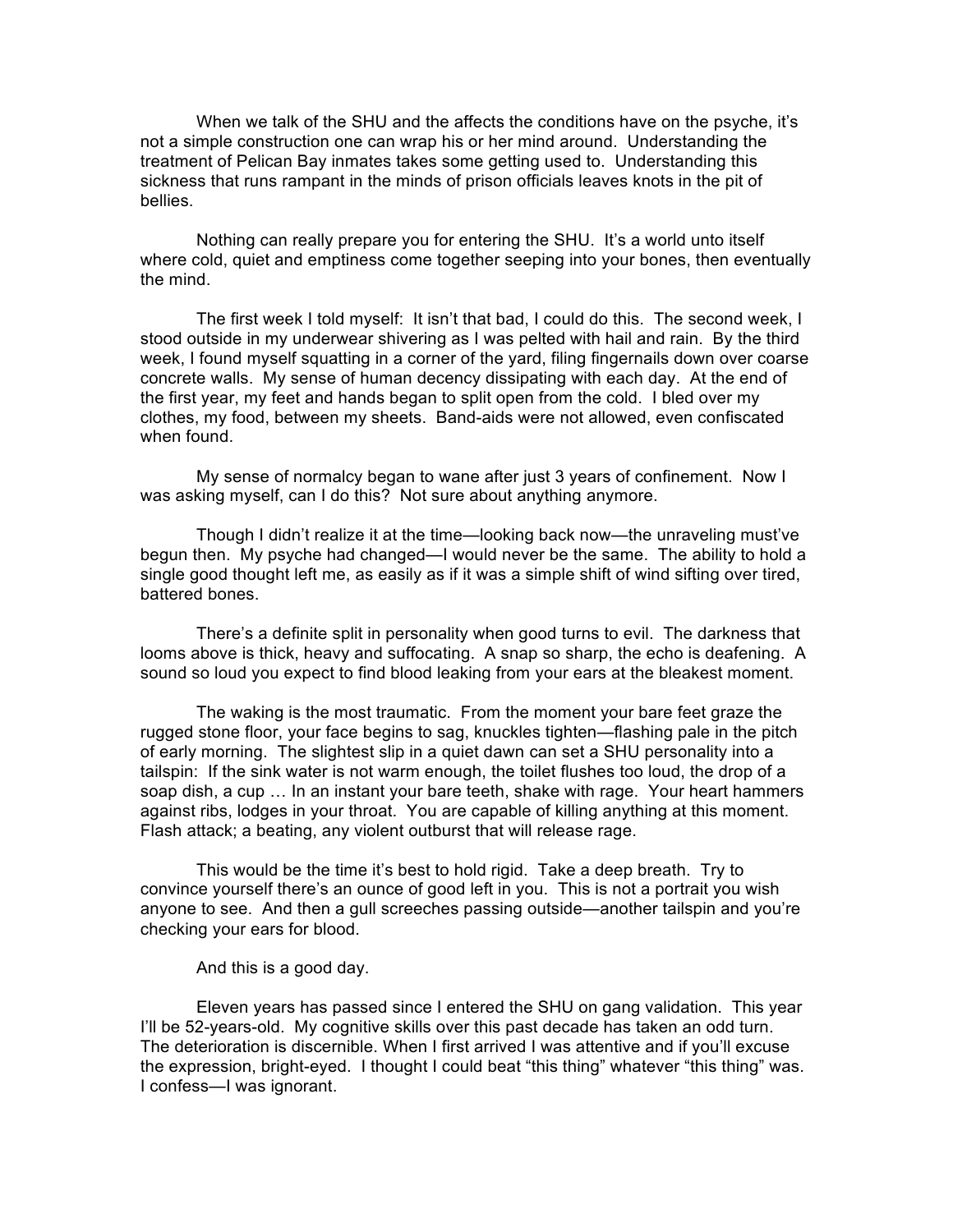Today, I could be found at my cell front. My fingers stuffed through the perforated metal door—I hang limp—a mechanism forged of heavy gauge. My head angled in a daze. My mind lost in a dense fog of nothingness. I'm withering away—I know it—and I no longer care. Hopelessness is a virus I hide under my tongue like some magic pebble, as if the shiny stone could assist in organizing thoughts; decipher warbled language from convicts without stones without tongues in a cellblock of grunts and floods of ignorance. Concentration is an abstract invention for those with half a mind if half a mind is a terrible thing to waste. And someone screams behind me, "waste not want not." But what's to waste when all you are is a virus that no one's allowed to touch.

Funny … when I think of validation, I remember Fridays after work—cashing my paycheck—handing over a parking ticket to the bankteller, asking to be validated and I thought, how cool is this: validation for free!

Yes, this is me—the ignorant one. Today, wasting what's left of the other half.

If I were to imagine life outside of Pelican Bay, outside of the SHU—I'd have to imagine a hospital. And between me and you, I don't like hospitals. I don't like the stench of sanitized sheets, industrial strength ammonia. Gowns that open from the back. Polka dots and paper slippers. Looney tunes in looney beds, leather straps and leather masks. Shocks and shots and broken ribs.

The truth is we're all broken in our own way. We've been undone, unwound. The inside of our plastic skulls—raked and routed. A composition of cracks and fissures where nothing will ever be the same again.

To put it in better perspective or at least one you'd understand:

Once, long ago, I adopted a puppy. He was a minature red doberman. Naturally I named him Red. Red had been abused so terrible, that in house-training him if I raised my voice without warning, he'd shake something awful until he wet himself. I remember I had to hold him to feed him, otherwise he'd starve himself. Maybe he thought he was so bad he didn't deserve food. So loathsome he didn't deserve to be held. It took a long time for him to warm to me. I think what did it for Red, was when I chose to sleep on the floor with him in my room. He must've seen me as his equal. I really liked the way he pressed he wet nose against my neck, in the middle of the night. I think in his own way he was thanking me for treating him—dare I say—humane. Like family. Like a friend. And today, I imagine life outside the SHU and a terrible sadness overwhelms me. I can't help but wonder, what will I not be deserving of?

At 70 who would want to hold and care for me?

The hardest thing about spending years in the SHU is that it's not "just" years. Call it what it is: a circle of perpetual sensory deprivation that spans an entire lifetime. Inmates have been confined to isolation, based on gang validation since the early 70's. This is noted in Wright v. Enomoto, 462 F. Supp. 397, where arbitrary gang segregation first started.

So … confinement does not end. The psychological damage does not fix itself. Does a rape victim stop being raped after the act? What about the boy who's been hit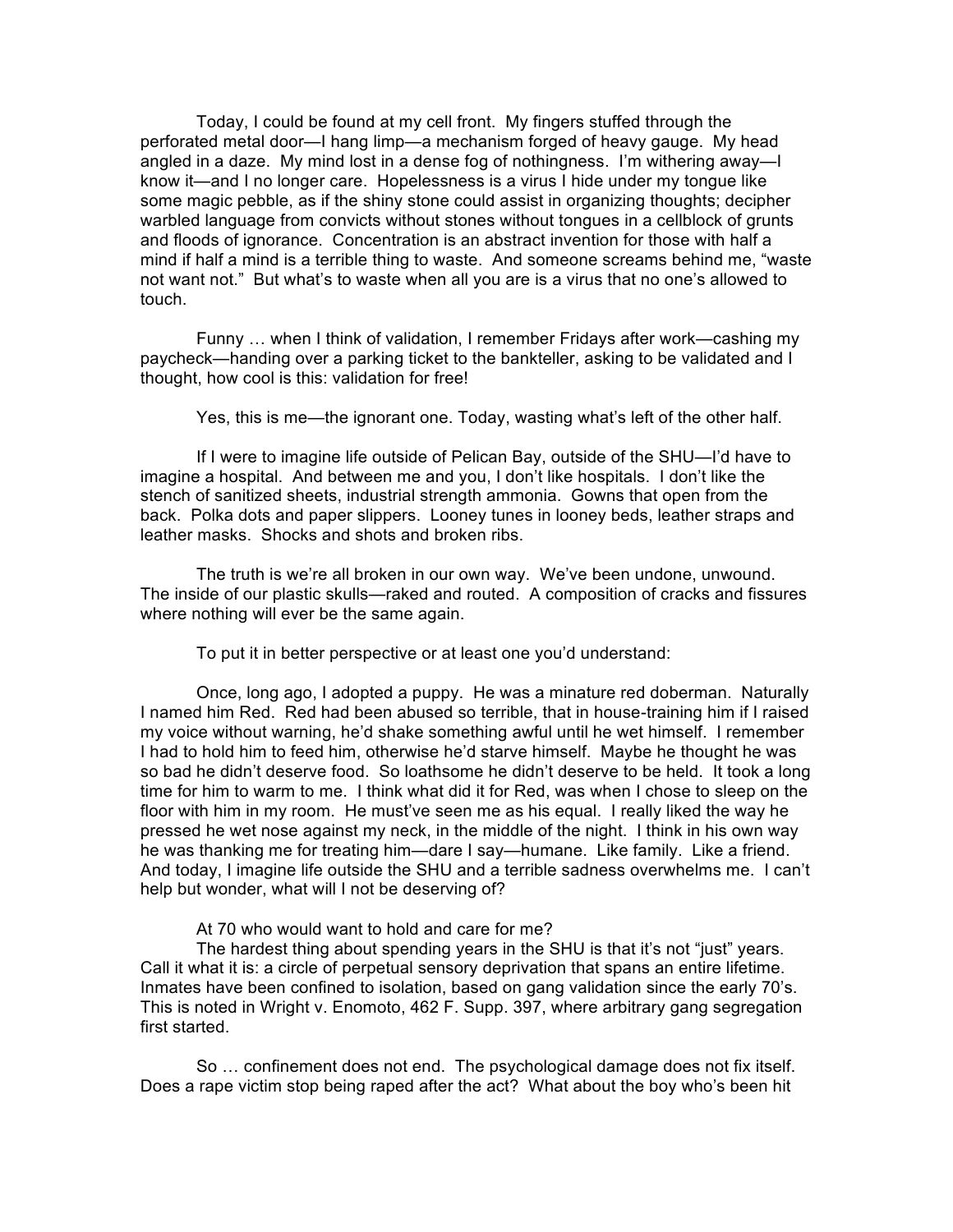by a car, dragged for 100 feet, dragged until the meat is scraped off his bones? Does he flinch at the sound of grating metal?

The same way these victims are affected, is the same trauma a SHU inmate suffers when a chain is snapped around the ankles, cinched at the waist. When metal doors slam shut, tumblers in a lock spin. Loudspeakers blare through a silent cellblock. Though more suppressed, less visual, the damage is there.

The hardest thing? Nobody cares. Worse? Nobody wants to care.

And the rules are constructed to further the damage. To encourage abuse over the SHU inmate.

Focus and concentrate on this—imagine if you will:

Before leaving your home—the key to getting beyond that door—you must expose yourself to a stranger. Strip naked and show him your genitals. Bend over and show him the inside of your anus. Does even the thought of this make you uncomfortable? Is it enough to startle your moral consciousness?

How would the observer react to this display before him? What if he liked it?

What if he signed up to appear at your front door every morning to witness this very act? To force you to go through the motions slowly? Cautiously enough so he watches every move you make? Inspects every fold of your skin with a leer?

In you, what emotions would burn deep within: Shame? Anger? Humiliation? Would you want to know what he's thinking? Would you be able to withstand the ritual every day of your life?

What about your family:

Imagine this if you will—your family comes to visit you. During this visit officers are tearing through your personal belongings: your underwear, cosmetics. Sitting on your bed reading your letters. Confiscating: books, pictures, magazines.

Your family notes tension on your face sitting before them. You're thinking of your room being ransacked. The invasion. Your body language is rigid. Awkward. They ask, how are you? How do you keep a straight face—telling a bold lie—to your mother? Father? Your children.

What is your emotional state?

The hardest thing? Weathering indignity.

Degradation has a disaster about it. That choking filament that can cut air down to quarters; turn eyes purple, puffy and watery. Drown skin and soul in chemical agents, outrage, some post-traumatic flashing.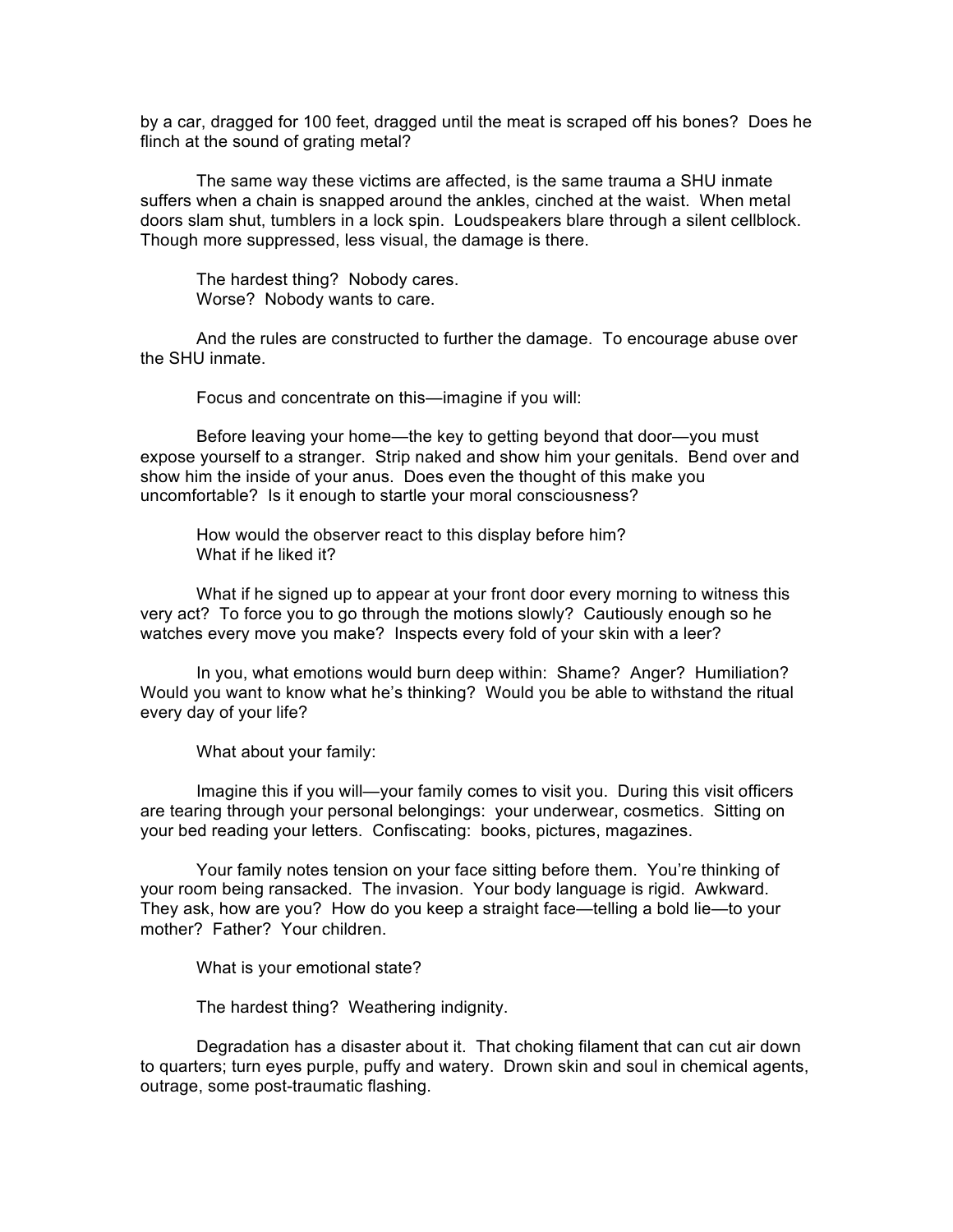Our oppressors of humanity—a breed apart from others. Their leathery faces stink of feces. Their unwashed bodies oily, in crisp soiled uniforms.

And on a whim, without provocation, reason or justice, SHU inmates are accosted by these foul smelling guards, plucked from their cells at random and thrown into freezing tanks: empty of furnishings, fixtures, running water—handcuffed. Forced to defecate in a seatless chair in a bucket in restraints.

Refusal to turn over a stool sample large enough to please the indignant guard, inmates may remain in isolation—handcuffed—for days with no end.

Innocent inmates may even be subjected to forced penetration with surgical forceps—scraping the anal cavity—pinching tissue, skin, intestines. The more degraded the inmate, the more pleasured the guard; sergeant watching. Glee spilling from their faces mixed with sweat.

In every corner of the world, forcible penetration of the anal cavity with a foreign object is RAPE. In California's Pelican Bay SHU it's protection for public safety, smiles and all.

In a recent Superior Court case, when an inmate housed in Pelican Bay SHU, claimed prison officers had created a policy which allowed them to confine inmates to their cells with no access to showers, no outside exercise, no clean laundry, no cleaning supplies—indefinitely, Justice Philip Schafer stated, "Such policy decisions are peculiarly within the discretion and judgment of the Prison Administration."

Established case law states otherwise.

The hardest thing about spending years in the SHU? Nobody cares. Worse? Nobody wants to care.

The most painful parts of being in the SHU?

Manic guards off their meds. That last good photograph stamped with a boot. Classification hearings postponed for potlucks. The daughter whose eyes fill when you ask innocently, who are you? Sons who are bullied and black-eyed at school because nobody likes the son of a felon, especially sons of law enforcement. Summers that last for 3 weeks, winters for 10 months. And somewhere in the middle you're caught praying for global warming. Sunburn blisters from two minute's warmth. Optical nerves damaged from light. Wrists that snap wringing clothes. Tendons that tear when reaching for a towel. Knees that don't have a leg to stand on. Teeth caught in toothbrushes. Toenails that fall off into socks—rattle like loaded dice. Ankles that buckle jogging in place. A spontaneous nose bleed on that last clean sheet, laundered shirt. Filling the sink, the toilet, splashing across the floor.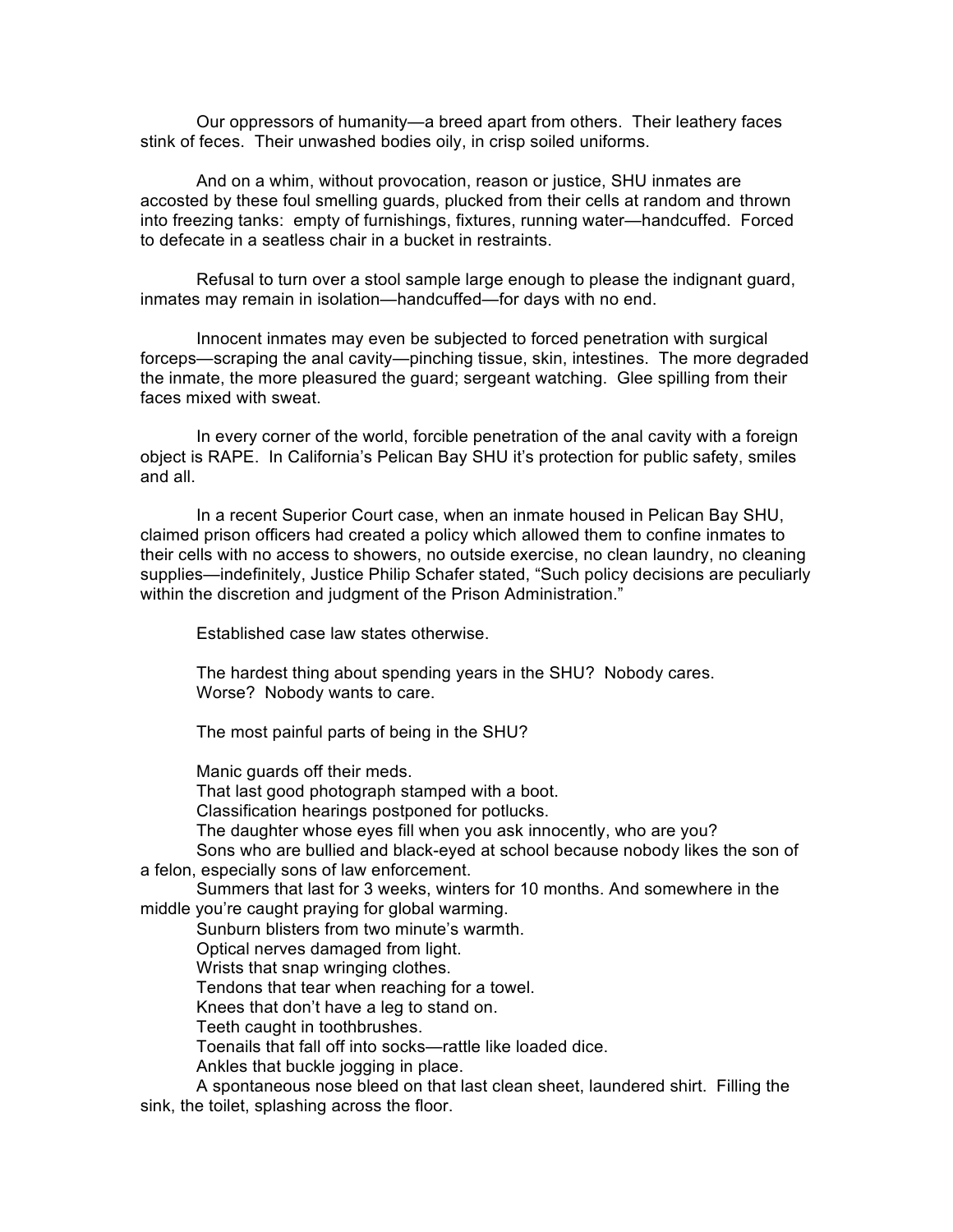Making your own funeral arrangements, notifying the next of kin—only to receive a return to sender: Unable to forward as addressed.

The only piece of mail you've received in years.

Seven-year-old daughters who think glitter is what father needs on his Father's day card, but the mailroom disallows because what they don't need is an over excited prisoner.

The tearful mother who explains to everyone who asks, "He's away at school. Don't you know, it takes years and years for a good education these days," and she buries her face in cupped hands.

Do I think it's possible to be a "normal" human being while in the SHU?

Normal …?

Can we first focus on this "human being" thing? It seems I heard that phrase somewhere before …

Oh yes, now I remember. The phrase. Karl Marlantes described it best when in his novel, Matterhorn, his protagonist is struck with a realization:

> He suddenly understood why the victims of concentration camps had walked quietly to the gas chambers. In the face of horror and insanity, it was the one human thing to do. Not the noble thing, not the heroic thing—the human thing. To live, succumbing to the insanity was the ultimate loss of pride.

That's the character I want to be.

I'm sorry … what was the question again?

There's a sadness to psychosis. We learn this from poet, Peter Blair, his ode to the beautiful Donna Lee Polito. Five tries at suicide: sleeping pills, tranquilizers, a bathroom razor, before racing blind out an  $8<sup>th</sup>$  floor window—her dark cropped hair wild in the wind—the bright splash below across railroad tracks. What I wouldn't give to know the freedom of that moment. What I wouldn't give to race blind for just half a block.

And still, here I am. A decade later—the dog part of me grappled at the nape of the neck. Held under water, drowning. My tired limbs flailing. I can understand the helplessness, the trapping of the adopted Red. How he must've held his breath so long, until he too understood---sometimes death outshines life.

Then he lapped up every drop of water, every string of saliva, only to be jerked from the skin of water to again taste every sting of air.

The psychological and emotional trauma are real. The anxiety, lethargy, sleepless nights … down to loss of appetite—my drowning.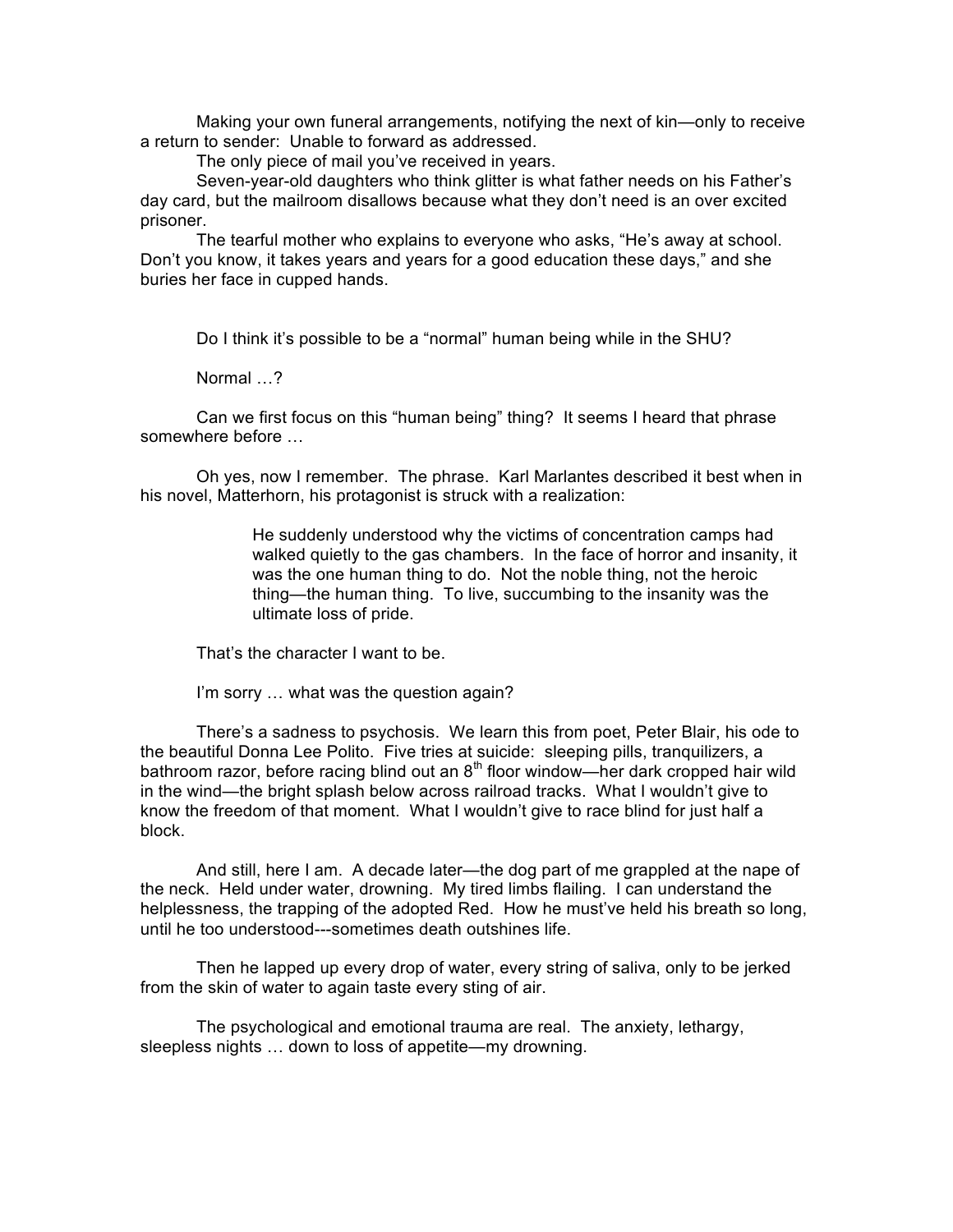It happens as often as I hear the jangle of their metal keys, hatred flung from their foul mouths, as if I was the one responsible for everything bad that ever happened in their lives.

Once you reach this inhumane way of living all you know is stooping. The curvature of the spine—remnants of ducking insults. There is no way to feel better when you're bent on bitter.

You cannot call it sleepwalking when there's no place to walk. When all you do is paddle in a circle in your cell and moths and mosquitos and mice quietly watch the spectacle, until you crawl back to bed with some restless something syndrome.

Each morning wakes the potential for disaster. Each morning starts with anger before the anxiety. My body tired, only has enough energy to get a few last twitches in for good measure. Then there's those mornings where the spinal spasms will buckle me and suddenly I'm on the floor, reaching for what? I don't know.

And you'd like to know what I think, what I fantasize, what I dream about? Careful what you wish for.

Irrational anger spills out in flashes. Sometimes it happens when you bite your cheek from chewing food too fast. When your jaw cramps and locks from chewing too slow. Unusual uncomfort for a mouth that doesn't see much action. Where talking to an inmate, talking period, can extend SHU confinement another six years. If silence is golden, I'm chained to Fort Knox. Call, Bernanke, to lower the rate. And someone please buy me a vowel.

Over sensitivity to stimuli? Now we're getting somewhere!

Education and books … and I'm running in circles.

Though in the SHU, you have to keep it the best kept secret. Books are limited to ten, even though you're allowed six cubic feet. So I have to hide books under my pillow, my mattress, in envelopes, strapped to my waist. I wake up damp with sweat just to pour over another verse. My eyes bob over pages 2, 3:45 a.m. One good chapter or stanza will set me straight. My best books I've read ten times over and still I'm hungry for another reading.

Education  $\dots$  I thought I was really something. A 49-year-old,  $8<sup>th</sup>$  grader studying for a G.E.D. I traded my favorite books for theories on algebra. I thought I hit gold when I found: Algebra for Dummies. Then couldn't afford it. I studied signed numbers, twostep equations. Listened to lectures—on TV—on science, literature.

Weeks before my last practice test, all my work was confiscated. "Who's the dummy now?" kept ringing in my head. And I'm spinning in circles.

The two things that turn me looney—stripped.

Oversensitivity to stimuli? Who's the dummy now?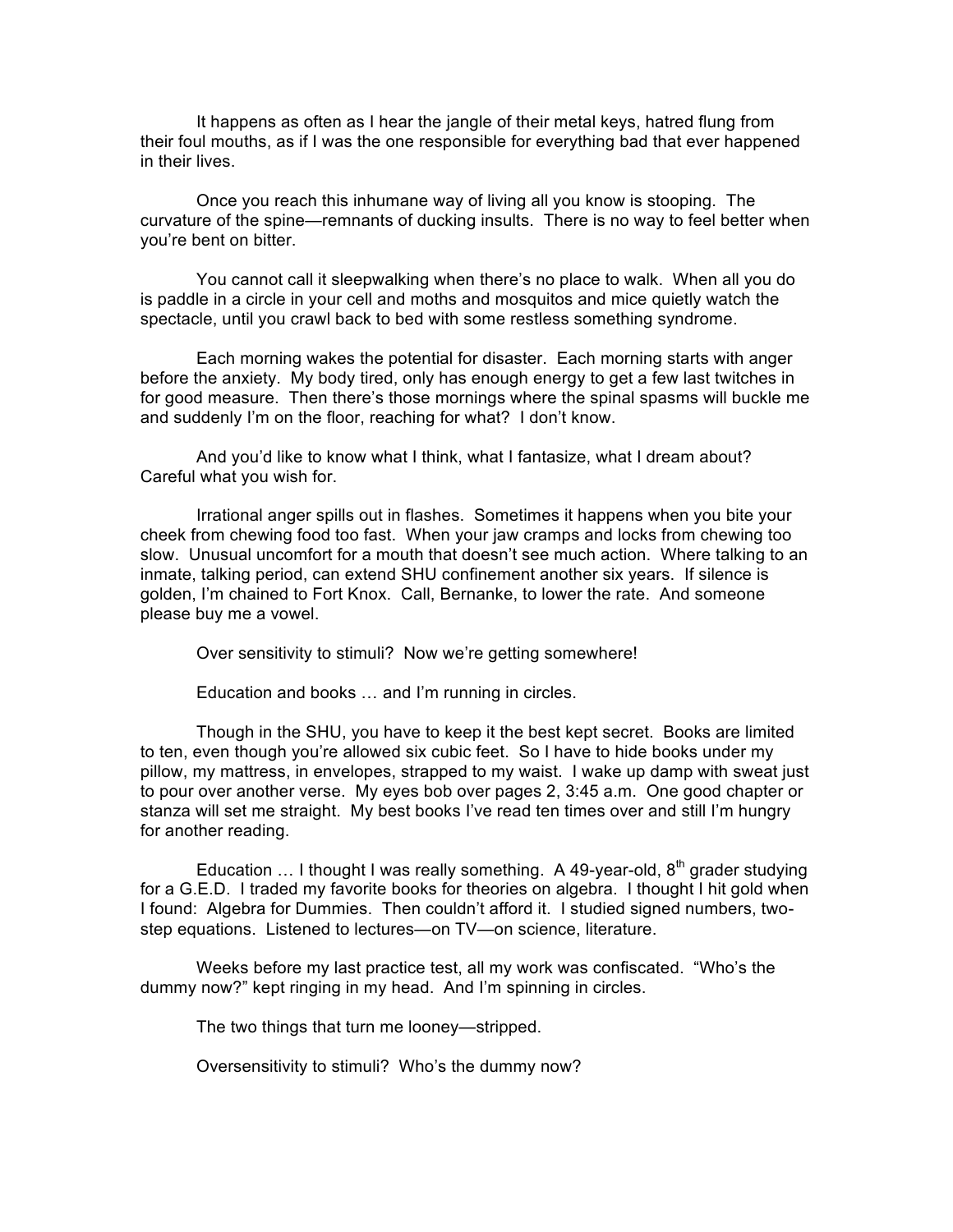In the SHU, the thought process is confusing enough trying to put two and two together. Thrown in some pale walls, bouts of rage and a dash of listlessness, and you'll be lucky to form a single thought at all.

That's why I keep notes for everything. Notes on colors, names, words that look confusing, emotions, social protocol (Should I ever meet another human being, I'd like to be ready), books, magazines, quotes, phrases … you name it, I probably have it on a note.

I have a scant sense of reason, only know how to spell rationale, and often when I'm nervous I do things backwards. Why? Your guess is good as mine. Oh yeah, my reading level—documented at  $5<sup>th</sup>$  grade. Maybe that's why I enjoy reading books ten times over. I never thought of that. And there you go—a single thought. I'm good for another six months.

Social withdrawal in the SHU is easy enough to spell out: Social interaction is prohibited. So in the light of day, I can be found pinned to the corner of my cell—buried around my books, surrounded by my mounds of notes. I don't like doctors. I don't like psychs. I don't like guards. And the idea of someone touching me, has me bouncing off the walls.

Chronic depression—okay, here's the thing: I once read in a psychology book, how to overcome depression and negative thinking.

Yes  $\dots$  I know  $\dots$  you're probably wondering what's a  $5<sup>th</sup>$  grade reader doing reading a psychology book. Well, call me crazy—wait! Bad choice of words. We don't want to say that too loud. In minutes we'll have 10 psychologists at my cell door, pens poised over tablets, salivating, bifocals fogged.

Dark images, sad memories, negative thinking—to the chronically depressed—is euphoric. I'm talking that: heart pounding, palm sweating, eye rolling, dizzying effect.

And of course, on every level wrong.

The book I read warned me, that I have to fight these feelings. Create a positive place I want to be at. A positive project I'd like to build. A positive goal I'd like to someday accomplish. The problem with that, in truth, none of these things are possible in the SHU. There is no future "anything" for the SHU inmate. Once we're confined, we simply wait to die.

I'll tell you too … it was a good thing I had to trade that book in for an algebra book. It was too depressing.

Emotional flatness and mood swings are generally eclipsed by depression.

One night, a fight between two inmates broke out in front of my cell. At this point, guards do not come into the unit until the combatants are down. But this particular evening, the guard in the tower was having trouble (morally) pulling the trigger—close range—on her gun. So the inmates remained engaged exchanging blows. That is, until another female guard rolled on the scene—livid. "What are you waiting for?" She shouted. "Shoot! They're just fucken animals. Shoot!"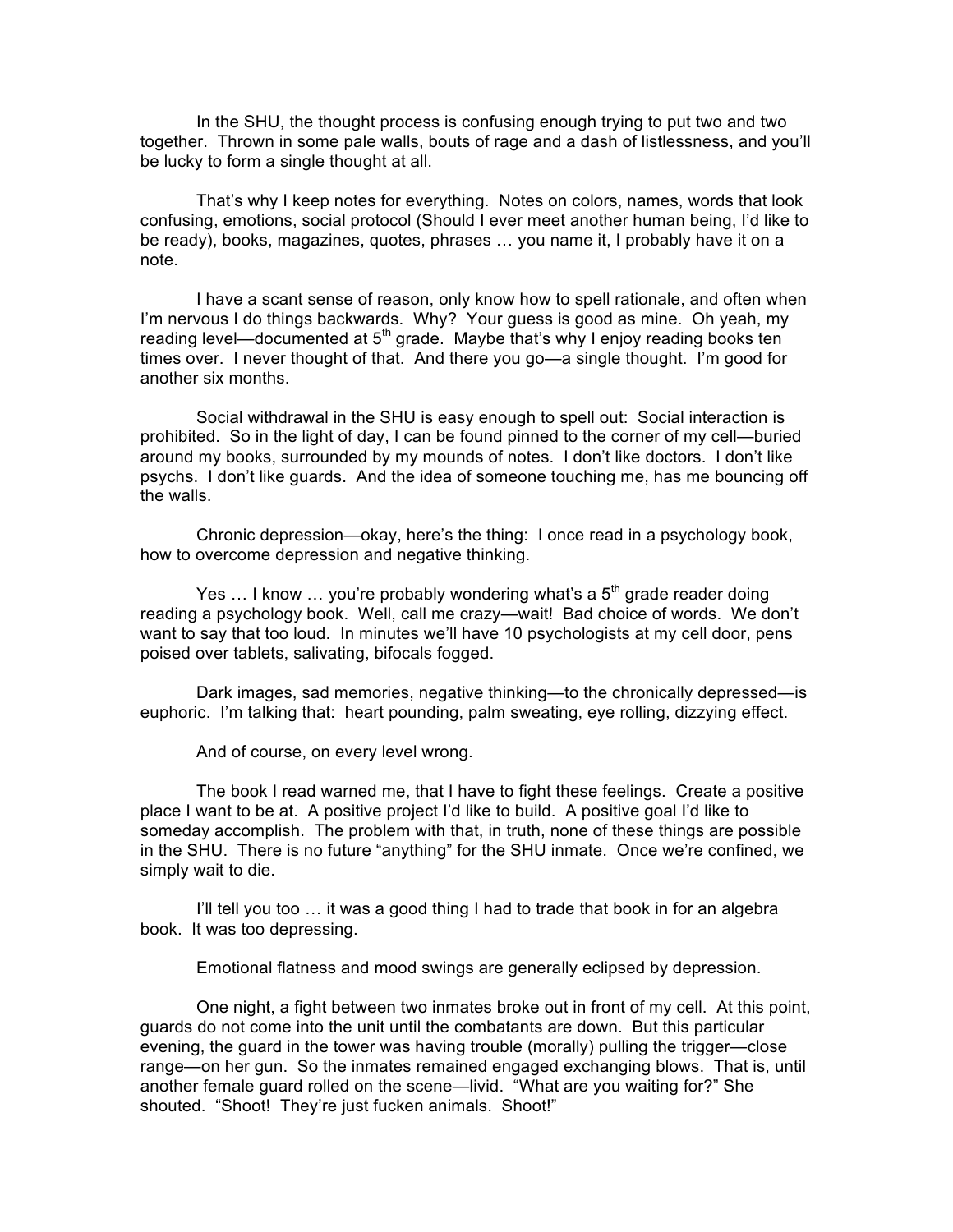Four ear-splitting shots range out before they went down. There was blood everywhere. On my cell door. The tier. The floor. The roof.

And her voice: "Fucken animals" kept ringing in my head. My blood boiled. My fists swelled. I felt my face reddening.

An hour later I cooled. She's right, I thought. We're supposed to be animals. We're only here to die. This is our purpose. The prison administration is paid to put us down. The undesirables. The malignant misfits who have no right to breathe.

Last year, SHU inmates joined in a hunger strike, advocating to be treated more humane. One week into the strike, a burly red-haired guard came into the cellblock yelling, "You want to starve yourselves to death, go 'head. Ain't shit gonna change."

I didn't bother looking up from my book. I didn't laugh. I didn't get angry. However, one image did flash quickly: inmates in wheelchairs, on gurneys—crowded in a hallway—hollow cheeked, paper skin. Some slumped over. Some dying. Flies in swarms, in a black fog. My one good thought for the whole year … please let "mine" be a closed casket. Then I went back to reading my book.

When it comes to physical harm produced by SHU confinement, the direct links are easily traced through documentation:

June 2007, my rotator cuff tears September 2007, arthritis in the spine April 2008, hepatitis August 2009, a thyroid condition November 2009, high blood pressure

Although the conditions are being treated with medication (except hepatitis), what's odd about them is that they all developed after six years.

Six years is a single term for SHU confinement based on gang validation. But because California has an indeterminate policy for gang validation, the six years is rolled over again and again—indefinitely.

For inmates such as myself who are not gang members, there is no chance for release—ever. To be considered an inactive gang member (eligible for release), you must turn over gang information. But if you are not a member, what do you have to turn in?

## Nothing.

As a result, the sentence never ends. The medical conditions continue to develop.

Costs continue to rise.

Mental health deteriorates.